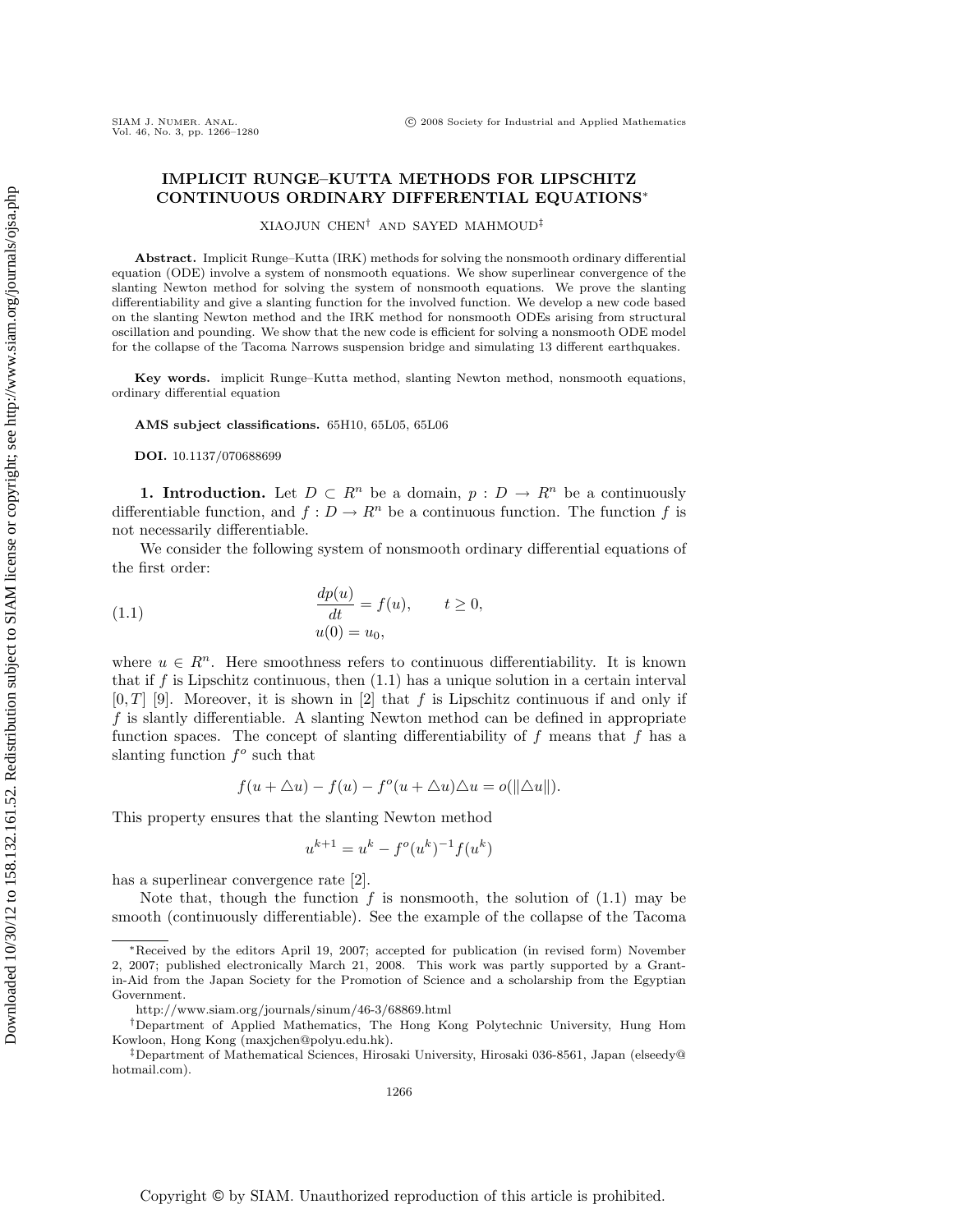Narrows suspension bridge in section 4. In this paper, we consider numerical solution of the nonsmooth ODEs (1.1).

One step of an s-stage implicit Runge–Kutta (IRK) method for solving (1.1) has the following version [8].

**IRK method.** Given a step size h, a coefficient matrix  $A \in \mathbb{R}^{s \times s}$ , and a weight vector  $b \in R^s$ , let  $U_0 = u_0$ . For  $k \geq 0$  do the following.

Step 1. Solve the  $s \times n$ -dimensional system of nonlinear equations

(1.2) 
$$
H(x) := \begin{pmatrix} p(x_1) - p(U_k) - h \sum_{j=1}^s a_{1j} f(x_j) \\ \vdots \\ p(x_s) - p(U_k) - h \sum_{j=1}^s a_{sj} f(x_j) \end{pmatrix} = 0
$$

to get a solution  $x^k = (x_1^k, x_2^k, \ldots, x_s^k)^T \in R^{s \times n}$ .

Step 2. Solve the *n*-dimensional system of nonlinear equations

(1.3) 
$$
\tilde{H}(U) := p(U) - p(U_k) - h \sum_{j=1}^{s} b_j f(x_j^k) = 0,
$$

and let the solution be  $U_{k+1}$ .

A practical IRK method can be defined, by choosing appropriate matrix A and vector  $b$ , such as coefficients of Gauss, Radau IA & IIA, Lobatto IIIA, Burrage, etc.  $[1, 8]$ . Recently, much attention has been paid to choosing  $A, b$  such that the IRK method has the best properties in some sense of stability [5]. Moreover, Jay [8] showed that for various choices of  $A, b$  the use of inexact simplified Newton methods is efficient for solving the system of nonlinear equations (1.2) under the condition that  $H$  is continuously differentiable. In this paper, we focus our attention on how to solve the system of nonlinear equations  $(1.2)$  efficiently when f is not differentiable. Such nonsmooth problems arise from mathematical models of structural pounding earthquake and structural oscillations [7, 10, 11, 14]. We apply the slanting Newton method [2,6] to solve (1.2). In section 2, we show that H is slantly differentiable if f is piecewise continuously differentiable. Moreover, we give a simple method to compute a slanting function for  $H$ . In section 3, we discuss the convergence order of IRK methods for nonsmooth ODEs. In section 4, we illustrate the slanting Newton method by using a simple model for the collapse of the Tacoma Narrows suspension bridge [14]. Furthermore, we develop a code based on the slanting Newton method and the IRK method for nonsmooth ODEs arising from structural oscillation and pounding. A suite of 27 ground motion records from 12 different earthquakes and a record from the Kobe earthquake are used to show that the code is efficient for simulation of a structural pounding earthquake. All data used in the numerical experiments were taken from the PEER Strong Motion Database [15].

**2. Slanting Newton iterations for IRK methods.** Let X and Y be Banach spaces and D be an open domain in X. Let  $L(X, Y)$  denote the set of all bounded linear operators on  $X$  into  $Y$ .

DEFINITION 2.1 (see [2]). A function  $H : D \subset X \to Y$  is said to be slantly differentiable at  $x \in D$  if there exists a mapping  $H^o : D \to L(X,Y)$  such that the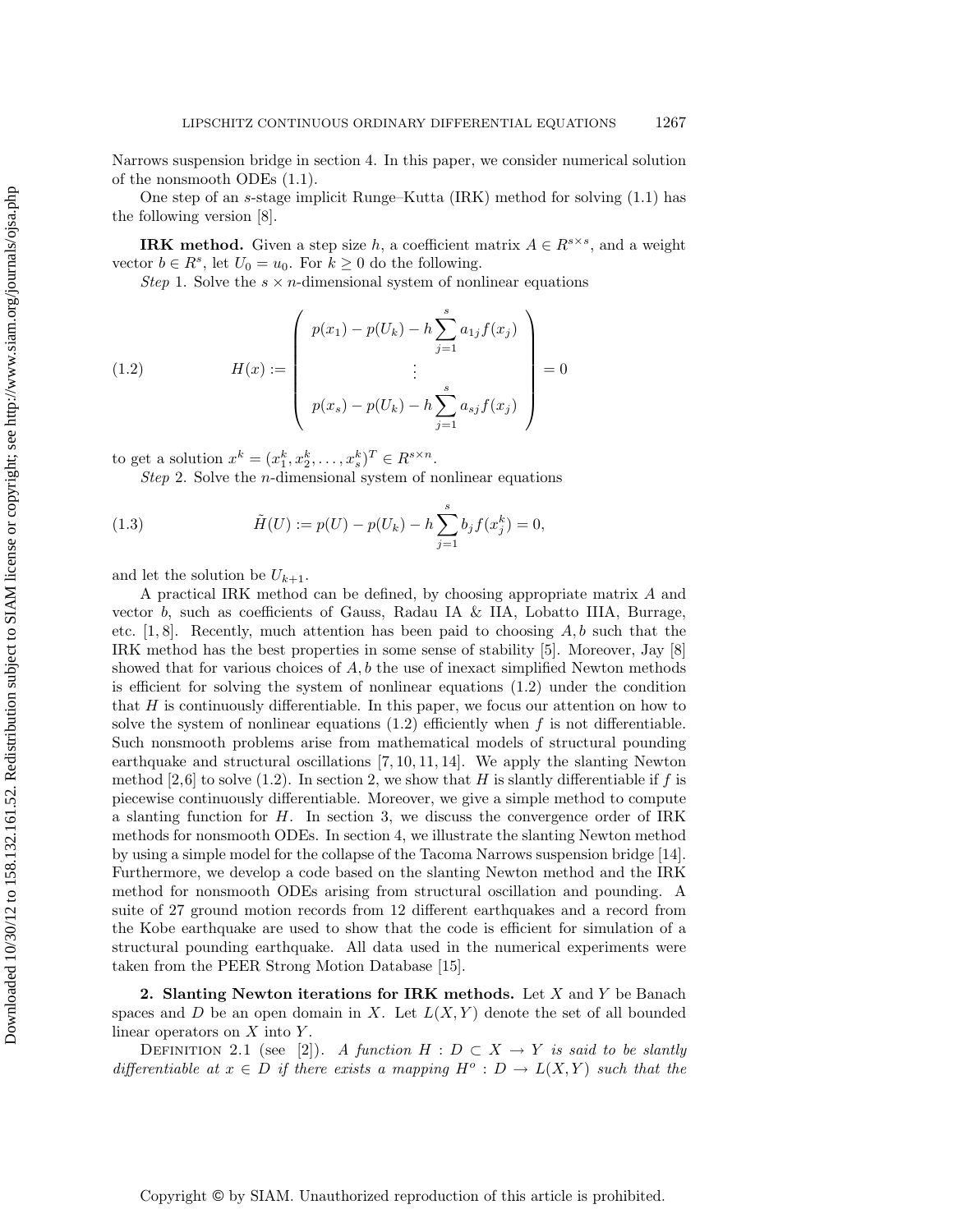family  $\{H^o(x+\Delta x)\}\$  of bounded linear operators is uniformly bounded in the operator norm for h sufficiently small and

$$
\lim_{\Delta x \to 0} \frac{H(x + \Delta x) - H(x) - H^o(x + \Delta x)\Delta x}{\|\Delta x\|} = 0.
$$

The function  $H^o$  is called a slanting function for H at x.

DEFINITION 2.2 (see [2, 4]). A function  $H : X \to Y$  is said to be Lipschitz continuous at x if there is a constant K such that for all sufficiently small  $\Delta x$ 

$$
||H(x + \triangle x) - H(x)|| \le K||\triangle x||.
$$

LEMMA 2.1 (see [2]). A function  $H : X \to Y$  is slantly differentiable at x if and only if H is Lipschitz continuous at x.

LEMMA 2.2 (see [2]). Suppose that H is slantly differentiable at a solution  $x^*$ of  $H(x)=0$ . Let  $H^o$  be a slanting function for H at  $x^*$  and  $\|H^o(x)^{-1}\| \leq \Gamma$  in a neighborhood N of  $x^*$ , where  $\Gamma$  is a positive constant. Then the iterative sequence  ${x<sup>m</sup>}$  generated by the slanting Newton method

(2.1) 
$$
x^{m+1} = x^m - H^o(x^m)^{-1}H(x^m)
$$

superlinearly converges to  $x^*$  in a neighborhood of  $x^*$ .

DEFINITION 2.3 (see [12]). We say  $f: R^n \to R^n$  is piecewise continuously differentiable if it is continuous and there is a finite collection of continuously differentiable functions  $\phi_l : R^n \to R, l \in \mathcal{L} := \{1, 2, ..., L\}$ , such that

$$
f_i(u) \in \{\phi_l(u), l \in \mathcal{L}\}, \text{ for any } u \in R^n, \quad i \in \{1, 2, \dots, n\}.
$$

Such a collection is called a representation for f on  $\mathbb{R}^n$ .

THEOREM 2.1. The function  $H: R^{s \times n} \to R^{s \times n}$  defined in (1.2) is slantly differentiable at any point  $x \in R^{s \times n}$  if f is piecewise continuously differentiable.

*Proof.* We first show that, for a fixed point  $\bar{u} \in R^n$  and a fixed index  $i \in$  $\{1, 2, \ldots, n\}, f_i$  is Lipschitz continuous at  $\bar{u} \in R^n$ . Let  $\mathcal I$  and  $\mathcal J$  be two index sets defined by

$$
\mathcal{I} = \{l \mid f_i(\bar{u}) = \phi_l(\bar{u}), l \in \mathcal{L}\}
$$

and

$$
\mathcal{J} = \{i \mid f_i(\bar{u}) \neq \phi_l(\bar{u}), \ l \in \mathcal{L}\},\
$$

respectively. Since  $\mathcal J$  is a finite set, we have

(2.2) 
$$
r = \min_{l \in \mathcal{J}} \|\phi_l(\bar{u}) - f_i(\bar{u})\| > 0.
$$

Since  $f_i$  is continuous in  $R^n$ , there are positive constants  $\delta_0$  and  $\alpha < 1$  such that if  $||u - \bar{u}|| < \delta_0$ , then

(2.3) fi(u) − fi(¯u) ≤ αr.

Furthermore, since every  $\phi_l, l \in \mathcal{L}$ , is continuously differentiable, there are positive constants  $K_l$ ,  $\delta_l$  such that if  $||u - \bar{u}|| < \delta_l$ , then

$$
(2.4) \t\t\t |\t|\phi_l(u) - \phi_l(\bar{u})|| \leq K_l \|u - \bar{u}\|, \quad l \in \mathcal{L}.
$$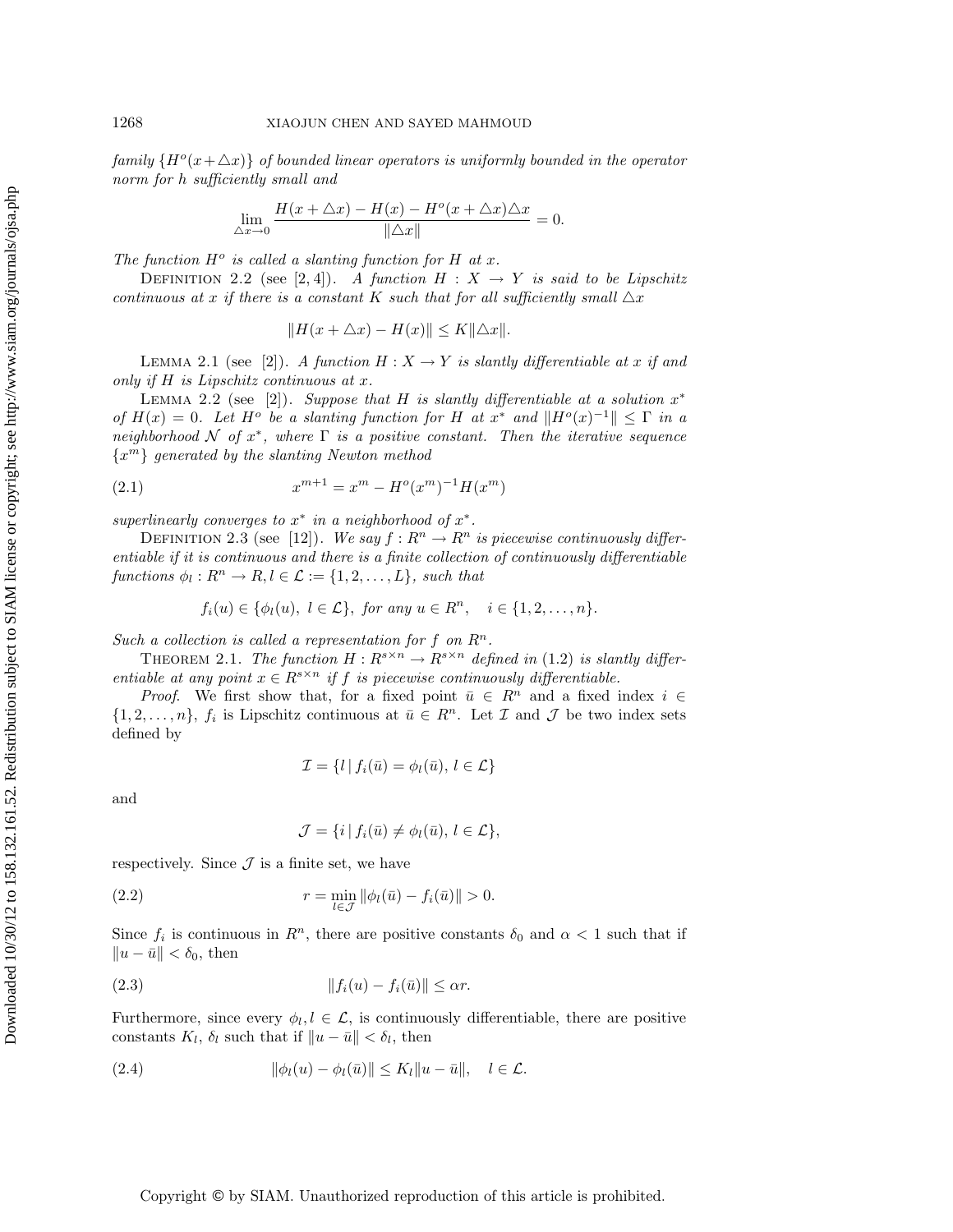Let

$$
K = \max_{l \in \mathcal{L}} K_l \quad \text{and} \quad \delta = \min \left\{ \delta_0, \frac{1 - \alpha}{K} r, \min_{l \in \mathcal{L}} \delta_l \right\}.
$$

For any u satisfying  $||u - \bar{u}|| < \delta$ , if  $f_i(u) = \phi_i(u), i \in \mathcal{I}$ , then we have

$$
||f_i(u) - f_i(\bar{u})|| = ||\phi_i(u) - \phi_i(\bar{u})|| \le K||u - \bar{u}||.
$$

Otherwise, if  $f_i(u) = \phi_j(u), j \in \mathcal{J}$ , we apply  $(2.2)$ – $(2.4)$  and obtain

$$
\alpha r \ge ||f_i(u) - f_i(\bar{u})||
$$
  
=  $||\phi_j(u) - f_i(\bar{u})||$   
 $\ge ||\phi_j(\bar{u}) - f_i(\bar{u})|| - ||\phi_j(u) - \phi_j(\bar{u})||$   
 $\ge r - K||u - \bar{u}|| > \alpha r$ ,

which implies that there is no  $j \in \mathcal{J}$  such that  $f_i(u) = \phi_i(u), j \in \mathcal{J}$ . Hence

(2.5) 
$$
||f_i(u) - f_i(\bar{u})|| \le K||u - \bar{u}||.
$$

Now we show that H is Lipschitz continuous at a point  $x^* = (x_1^*, \ldots, x_s^*) \in R^{s \times n}$ for the norm  $\|\cdot\|_{\infty}$ .

Note that p is continuously differentiable in  $R^n$ , and the point  $\bar{u} \in R^n$ , the index  $i \in \{1, 2, ..., n\}$ , and the norm in  $(2.2)$ – $(2.5)$  are arbitrarily chosen. Without loss of generality, we may assume that there are a constant  $K$  and a neighborhood  $\mathcal{N}^* := \mathcal{N}_1^* \times \mathcal{N}_2^* \dots \mathcal{N}_s^*$  of  $x^*$  such that, for any  $x \in \mathcal{N}^*$ ,

$$
||f(x_i) - f(x_i^*)||_{\infty} \le K||x_i - x_i^*||_{\infty}
$$

and

$$
||p(x_i) - p(x_i^*)||_{\infty} \le K||x_i - x_i^*||_{\infty}, \quad i = 1, 2..., s.
$$

Therefore, by the definition of  $H$ , we find

$$
||H(x) - H(x^*)||_{\infty} \le \max_{1 \le i \le s} ||p(x_i) - p(x_i^*)||_{\infty} + h||A||_{\infty} s \max_{1 \le i \le s} ||f(x_i) - f(x_i^*)||_{\infty}
$$
  
\n
$$
\le \max_{1 \le i \le s} K||x_i - x_i^*||_{\infty} + h||A||_{\infty} \max_{1 \le i \le s} K||x_i - x_i^*||_{\infty}
$$
  
\n
$$
\le (1 + h||A||_{\infty})K \max_{1 \le i \le s} ||x_i - x_i^*||_{\infty}
$$
  
\n
$$
\le (1 + h||A||_{\infty})K||x - x^*||_{\infty}.
$$

By Lemma 2.1,  $H$  is slantly differentiable at  $x^*$ .  $\Box$ 

THEOREM 2.2. Let  $f^o \in R^{n \times n}$  be a slanting function for f at  $x_i^*, i = 1, 2, ..., s$ . Then

(2.6) 
$$
H^{o}(x) = \text{diag}(p'(x_{1}),...,p'(x_{s})) - h(A \otimes I_{n})\text{diag}(f^{o}(x_{1}),...,f^{o}(x_{s}))
$$

is a slanting function for H at  $x^*$ , where diag denotes block diagonal,  $I_n \in R^{n \times n}$  is the identity matrix, and the symbol  $\otimes$  denotes the tensor product.

*Proof.* Since p is continuously differentiable and  $f^{\circ}$  is a slanting function for f at  $x_i^*, i = 1, 2, \ldots, s$ , we have that, if  $||x - x^*||$  is sufficiently small,

$$
p(x_i) - p(x_i^*) = p'(x_i)(x_i - x_i^*) + o(||x_i - x_i^*||), \quad i = 1, 2, \dots s,
$$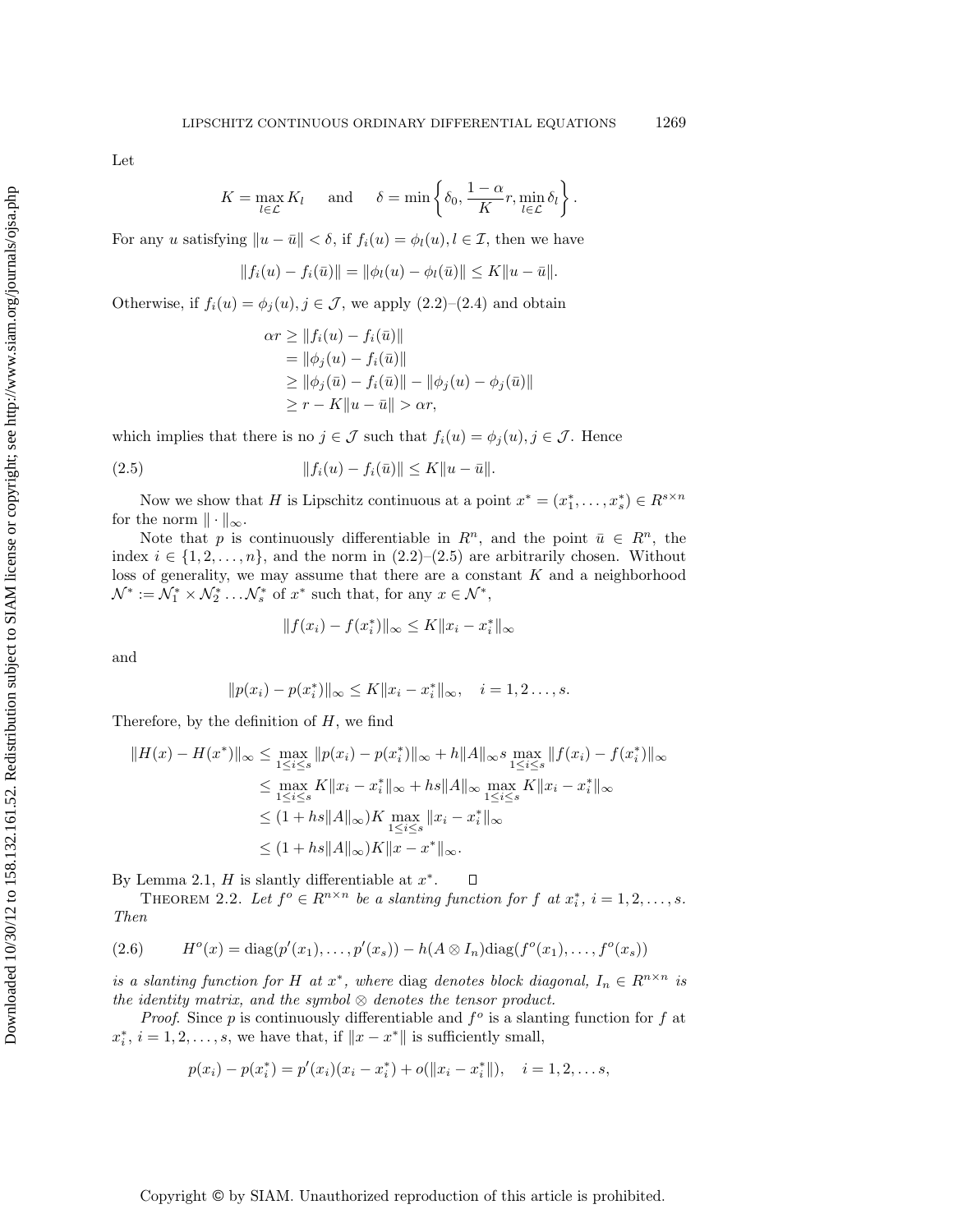and

$$
f(x_i) - f(x_i^*) = f^o(x_i)(x_i - x_i^*) + o(||x_i - x_i^*||), \quad i = 1, 2, ..., s.
$$

Therefore, we get

H(x) − H(x∗) = ⎛ ⎜⎝ p(x1) − p(x<sup>∗</sup> 1) . . . p(xs) − p(x<sup>∗</sup> s) ⎞ ⎟⎠ <sup>−</sup> <sup>h</sup> ⎛ ⎜⎜⎜⎜⎜⎜⎜⎝ s j=1 a1<sup>j</sup> (f(x<sup>j</sup> ) − f(x<sup>∗</sup> <sup>j</sup> )) . . . s j=1 asj (f(x<sup>j</sup> ) − f(x<sup>∗</sup> <sup>j</sup> )) ⎞ ⎟⎟⎟⎟⎟⎟⎟⎠ = ⎛ ⎜⎝ p (x1)(x<sup>1</sup> − x<sup>∗</sup> <sup>1</sup>) + o(x<sup>1</sup> − x<sup>∗</sup> <sup>1</sup>) . . . p (xs)(x<sup>s</sup> − x<sup>∗</sup> <sup>s</sup>) + o(x<sup>s</sup> − x<sup>∗</sup> <sup>s</sup>) ⎞ ⎟⎠ <sup>−</sup> <sup>h</sup> ⎛ ⎜⎜⎜⎜⎜⎜⎜⎝ s j=1 a1<sup>j</sup> (f <sup>o</sup>(x<sup>j</sup> )(x<sup>j</sup> − x<sup>∗</sup> <sup>j</sup> ) + o(x<sup>j</sup> − x<sup>∗</sup> <sup>j</sup> )) . . . s j=1 asj (f <sup>o</sup>(x<sup>j</sup> )(x<sup>j</sup> − x<sup>∗</sup> <sup>j</sup> ) + o(x<sup>j</sup> − x<sup>∗</sup> <sup>j</sup> )) ⎞ ⎟⎟⎟⎟⎟⎟⎟⎠ = ⎛ ⎜⎝ p (x1) ... p (xs) ⎞ ⎟⎠ ⎛ ⎜⎝ x<sup>1</sup> − x<sup>∗</sup> 1 . . . x<sup>s</sup> − x<sup>∗</sup> s ⎞ ⎟⎠ <sup>−</sup> <sup>h</sup> ⎛ ⎜⎝ a11f <sup>o</sup>(x1) ... a1<sup>s</sup>f <sup>o</sup>(xs) . . . . . . a<sup>s</sup>1f <sup>o</sup>(x1) ... assf <sup>o</sup>(xs) ⎞ ⎟⎠ ⎛ ⎜⎝ x<sup>1</sup> − x<sup>∗</sup> 1 . . . x<sup>s</sup> − x<sup>∗</sup> s ⎞ ⎟⎠ +o(x − x∗)

$$
= (\mathrm{diag}(p'(x_1),...,p'(x_s)) - h(A \otimes I_n) \mathrm{diag}(f^o(x_1),...,f^o(x_s)))(x-x^*) + o(||x-x^*||).
$$

Hence  $H^o$  defined in (2.6) is a slanting function for H at  $x^*$ . О

Now we consider how to compute a slanting function  $f^o$  for a piecewise continuously differentiable function f. From Theorem 2.1, f is a locally Lipschitzian function. By the Rademacher theorem,  $f$  is differentiable almost everywhere. Hence, we can define the Clarke generalized Jacobian [3]

$$
\partial f(y) = \text{co} \{ \lim_{\substack{y^k \to y \\ y^k \in D_f}} f'(y^k) \},\
$$

where the symbol co denotes the convex hull and  $D_f$  is the set of points where f is differentiable. In [2], it is shown that any single valued selection of  $\partial f(y)$  is a slanting function of f at y. Furthermore, from Lemma 2 in [12], if  $f_i$  is differentiable at y, then there exists  $\phi_l$  in the representation for  $f$  such that

$$
f_i(y) = \phi_i(y)
$$
 and  $f'_i(y) = \phi'_i(y)$ .

Therefore, we can define a slanting function of  $f$  as

$$
(f^o(y))_i = \phi'_l(y)
$$
, where  $f_i(y) = \phi_l(y)$ .

For such a slanting function, by Theorems 2.1 and 2.2 and Lemma 2.1, we can easily obtain the following corollary.

COROLLARY 2.1. Let  $x^*$  be a solution of  $H(x)=0$ . If f is piecewise continuously differentiable, and  $p'(x_i^*), i = 1, 2, \ldots, s$ , are nonsingular, then for small h the slanting Newton method (2.1) is well defined and superlinearly converges to  $x^*$ .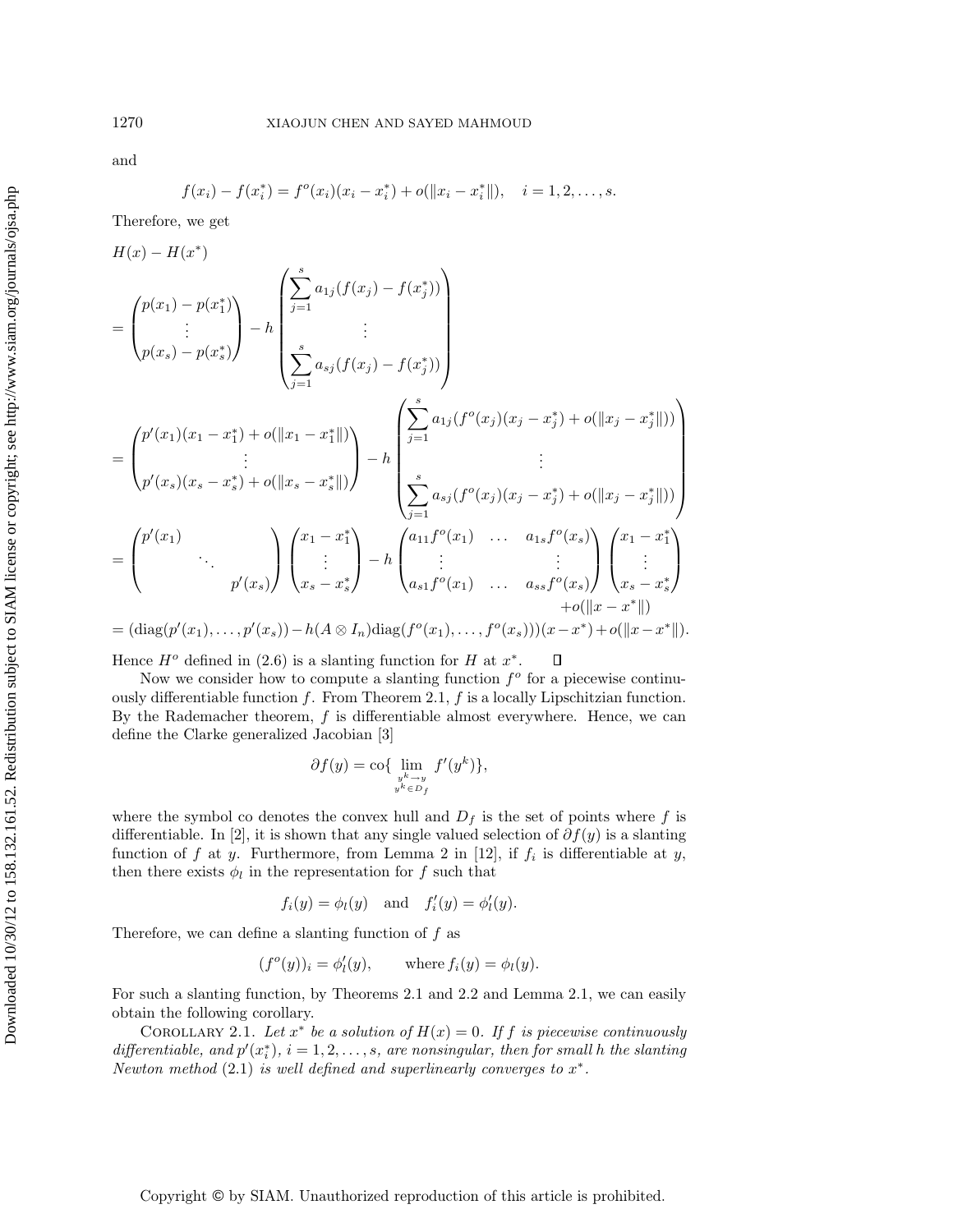*Proof.* By the continuity of  $p'$  and the nonsingularity of  $p'(x_1^*)$ , there are a positive constant  $\gamma_1$  and a neighborhood  $\mathcal{N}_1$  of  $x^*$  such that, for any  $x \in \mathcal{N}_1$ ,  $p'(x_i)$ are all nonsingular and  $||p'(x_i)^{-1}||_{\infty} \leq \gamma_1$ ,  $i = 1, 2, ..., s$ . Moreover, by the locally Lipschitzian continuity of f, there are a positive constant  $\gamma_2$  and a neighborhood  $\mathcal{N}_2$ of  $x^*$  such that, for any  $x \in \mathcal{N}_2$ ,  $||f^o(x_i)||_{\infty} \leq \gamma_2$ ,  $i = 1, 2, ..., s$ . Let

$$
B = h \operatorname{diag}(p'(x_1)^{-1}, \dots, p'(x_s)^{-1})(A \otimes I) \operatorname{diag}(f^o(x_1), \dots, f^o(x_s)),
$$
  

$$
\gamma = s\gamma_1 \gamma_2 ||A||_{\infty},
$$

and  $\mathcal{N} = \mathcal{N}_1 \cap \mathcal{N}_2$ . Then, for  $h \leq \lambda/\gamma$  ( $\lambda < 1$ ) and  $x \in \mathcal{N}$ , we have

$$
||B||_{\infty} \leq \lambda < 1.
$$

Hence, for  $h \leq \lambda/\gamma \ (\lambda < 1)$  and  $x \in \mathcal{N}$ ,  $H^o(x)$  is nonsingular and

$$
||H^o(x)^{-1}|| = ||diag(p'(x_i)^{-1})(I - B)||_{\infty}
$$
  
\n
$$
\leq ||diag(p'(x_i)^{-1})||_{\infty}||I + B + B^2 + \cdots ||_{\infty}
$$
  
\n
$$
\leq \frac{\gamma}{1 - \lambda}
$$
  
\n
$$
=:\Gamma.
$$

By Lemma 2.2, the slanting Newton method (2.1) is well defined and superlinearly converges to  $x^*$ .  $\Box$ 

*Remark* 2.1. When H is continuously differentiable, Jay  $[8]$  suggested to use the simplified Newton method

(2.7) 
$$
x^{m+1} = x^m - H'(x^0)^{-1}H(x^m)
$$

for solving the system of nonlinear equations in IRK methods. If  $x^0$  is sufficiently close to a solution  $x^*$  of  $H(x) = 0$ ,

$$
\Phi(x) := x - H'(x^0)^{-1}H(x)
$$

is locally contractive in a neighborhood of  $x^*$  containing  $x^0$ . By using the contractive property, Jay proved the convergence of an inexact simplified Newton method. Note that, when H is continuously differentiable,  $H'(x)$  is a slanting function  $H^o(x)$  for H. However, if H is not differentiable at  $x^*$ ,

$$
\Psi(x) := x - H^o(x^0)^{-1}H(x)
$$

is not locally contractive in any neighborhood of  $x^*$  containing  $x^0$ . For example,

$$
H(x) = \begin{cases} x^2 - 1, & x \ge 1, \\ 1 - x, & x < 1. \end{cases}
$$

The function H is not differentiable at the solution  $x^* = 1$  of  $H(x) = 0$ . It is easy to get a slanting function for  $H$ :

$$
H^o(x) = \begin{cases} 2x, & x \ge 1, \\ -1, & x < 1. \end{cases}
$$

For  $x^0 < 1$  and  $x \ge 1$ ,

$$
|\Psi(x)-\Psi(x^*)|=|x-H^o(x^0)^{-1}H(x)-x^*|=|x+(x^2-1)-1|=|x+2||x-x^*|>|x-x^*|.
$$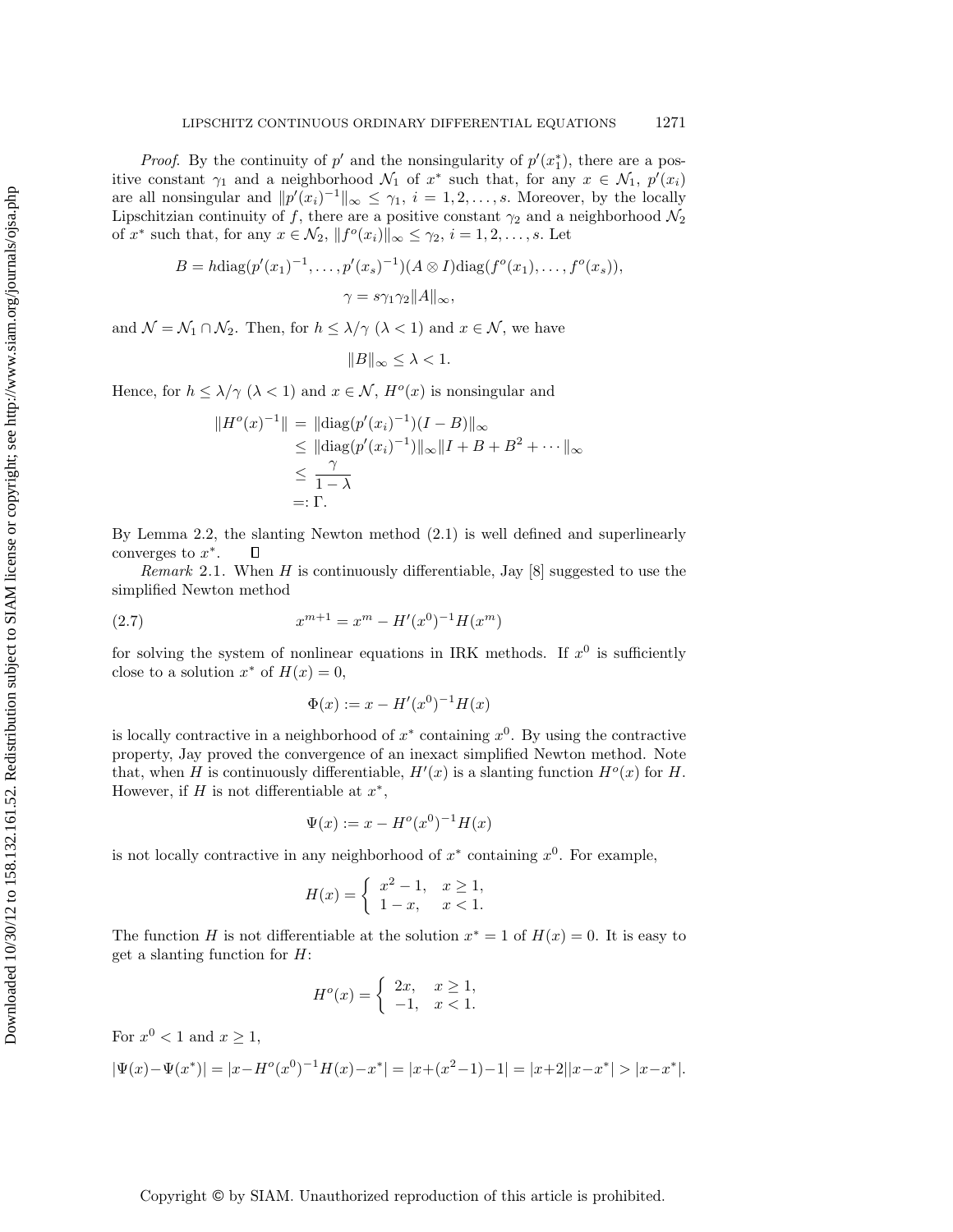For  $x^0 \ge 1$  and  $0 < x < 1$ ,

$$
|\Psi(x) - \Psi(x^*)| = |x - H^o(x^0)^{-1}H(x) - x^*|
$$
  
= 
$$
\left| x - \frac{1 - x}{2x^0} - 1 \right| = \left| 1 + \frac{1}{2x^0} \right| |x - x^*| > |x - x^*|.
$$

Therefore, the simplified Newton method cannot be applied to solve  $(1.2)$  when H is not differentiable.

Remark 2.2. Analysis in this section can be easily generalized to the system of nonautonomous ordinary differential equations

(2.8) 
$$
\frac{dp(t, u)}{dt} = f(t, u), \qquad t \ge 0,
$$

$$
u(0) = u_0.
$$

**3. Convergence order of IRK methods.** We have tested various IRK methods with the slanting Newton method and the bisection method on numerous problems in structural oscillation and pounding. From our numerical experiments, we observe that the order of the IRK methods for Lipschitz continuous ODEs can be preserved if there are finite discontinuous times, and we can find these discontinuous times sufficiently accurately. However, in many cases the order of convergence may drop to one. In theory, we can show that the order of convergence is at least one for the Lipschitz continuous ODEs under mild conditions. This is done for the solution  $u(t)$  to (1.1) in a fixed interval  $[0, T]$  with the number n of steps chosen such that  $t_n = nh = T$ . Let

$$
e_k(h) = U_k - u(t_k),
$$
  $k = 0, 1, ..., n,$ 

and

$$
E(h) = \max_{k=0,...,n} ||e_k(h)||.
$$

We assume that the IRK method is well defined; that is, for any  $U_k$  there are  $x^k$ ,  $U_{k+1}$  such that  $H(x^k) = 0$  and  $\tilde{H}(U_{k+1}) = 0$ . For simplicity, we consider  $p(u) = u$ . Let

$$
G(x, U) := \begin{pmatrix} x_1 - U - h \sum_{j=1}^{s} a_{1j} f(x_j) \\ \vdots \\ x_s - U - h \sum_{j=1}^{s} a_{sj} f(x_j) \end{pmatrix}.
$$

Since  $f$  is Lipschitz continuous, the function  $G$  is Lipschitz continuous. By the Rademacher theorem, G is differentiable almost everywhere. Hence we can define the Clarke generalized Jacobian [3]

$$
\partial G(x, U) = [\pi_x \partial G(x, U), \pi_U \partial G(x, U)],
$$

where  $\pi_x \partial G(x, U)$  signifies the set of all  $(s \times n) \times (s \times n)$  matrices M such that, for some  $(s \times n) \times n$  matrix N, the  $(s \times n) \times (s \times n+n)$  matrix  $[M, N]$  belongs to  $\partial G(x, U)$ .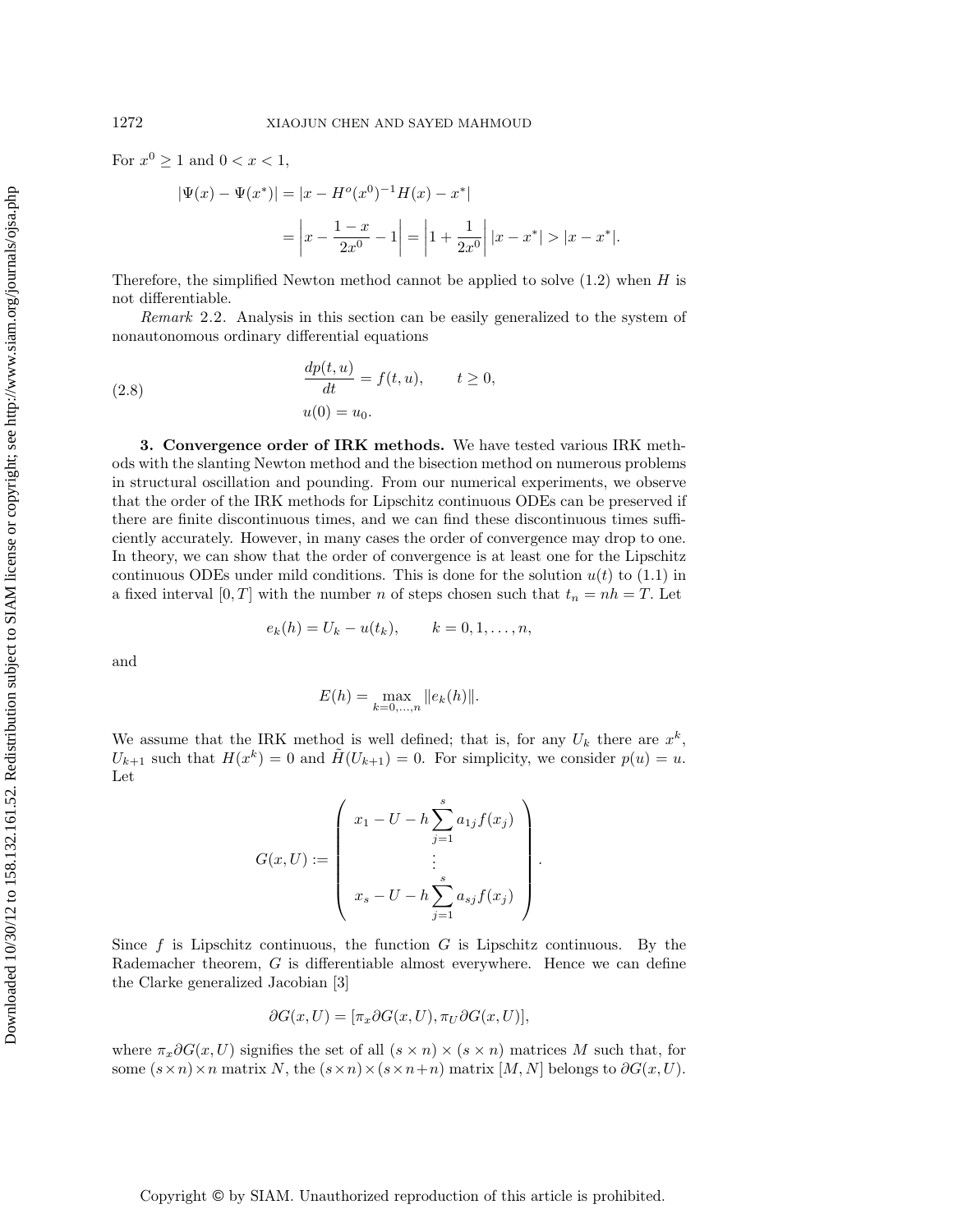For small  $h, \pi_x \partial G(x^k, U_k)$  is of maximal rank; i.e., every matrix M in  $\pi_x \partial G(x^k, U_k)$ is nonsingular. By the implicit function theorem for Lipschitz continuous function in [3], there exist a neighborhood  $\mathcal{U}_k$  of  $U_k$  and a Lispchitz function  $\psi_k(\cdot;h): \mathcal{U}_k \to R^{s \times n}$ such that  $x^k = \psi_k(U_k; h)$  and, for every  $U \in \mathcal{U}_k$ ,  $G(\psi_k(U; h), U) = 0$ . Therefore, we have

(3.1) 
$$
U_{k+1} = U_k + h \sum_{j=1}^s b_j f((\psi_k(U_k; h))_j) =: U_k + h \phi_k(U_k; h).
$$

Obviously  $\phi_k(\cdot; h) : R^n \to R^n$  is a locally Lipschitz continuous function.

THEOREM 3.1. Suppose that there are positive constants  $K_1$  and  $K_2$  such that

$$
(3.2) \t\t\t ||\phi_k(u(t_k);h) - \phi_k(U_k;h)|| \leq K_1 ||u(t_k) - U_k||
$$

and

(3.3) 
$$
\|\phi_k(u(t_k);h) - u'(t_k)\| \le K_2 h.
$$

Then there is a constant  $\alpha > 0$  such that

$$
E(h) \leq \alpha h.
$$

*Proof.* By the Lipschitz continuity of  $f, u'$  is Lipschitz continuous. This implies that there is a constant  $K_3 > 0$  such that

(3.4) 
$$
\left\|\frac{u(t_k+h)-u(t_k)}{h}-u'(t_k)\right\| \leq K_3 h.
$$

By  $(3.1)$ , we have

$$
e_{k+1} - e_k = U_{k+1} - U_k - (u(t_{k+1}) - u(t_k)) = h\left(\phi_k(U_k; h) - \frac{u(t_k + h) - u(t_k)}{h}\right).
$$

Hence from  $(3.2)$ – $(3.4)$ , we obtain

$$
||e_{k+1}|| \le (1 + hK_1)||e_k|| + (K_2 + K_3)h^2
$$
  
=  $(1 + hK_1)^{k+1}||e_0|| + \frac{K_2 + K_3}{K_1} \left(K_1h\sum_{j=0}^k (1 + K_1h)^j\right)h,$ 

which, together with  $||e_0|| = 0$ , implies that

$$
E(h) \le \frac{K_2 + K_3}{K_1} (e^{K_1 T} - 1)h. \quad \Box
$$

If  $s = 1$ ,  $a_{11} = 0$ , and  $b_1 = 1$ , then  $\psi_k(U_k; h) = U_k$ ,  $\phi_k(U_k; h) = f(U_k)$ , and (3.1) reduces to the Euler method which has convergence order one. Obviously, (3.2) and (3.3) hold for  $\phi_k(U_k; h) = f(U_k)$  and  $\phi_k(u(t_k); h) = f(u(t_k))$ . Theorem 3.1 shows that the IRK methods for Lispchitz continuous ODEs have convergence order one as the Euler method if  $u'(t)$  is not differentiable at some points in the interval  $[t_k, t_{k+1}]$  for some  $k$ . It is worth noting that the implicit RK methods are numerically stable but require more computational time to solve a system of nonsmooth equations at each step, while explicit methods are faster but may cause a numerical stability problem for stiff ODEs. It will be interesting to study a hybrid method that takes advantage of both implicit and explicit RK methods for solving Lipschitz continuous ODEs.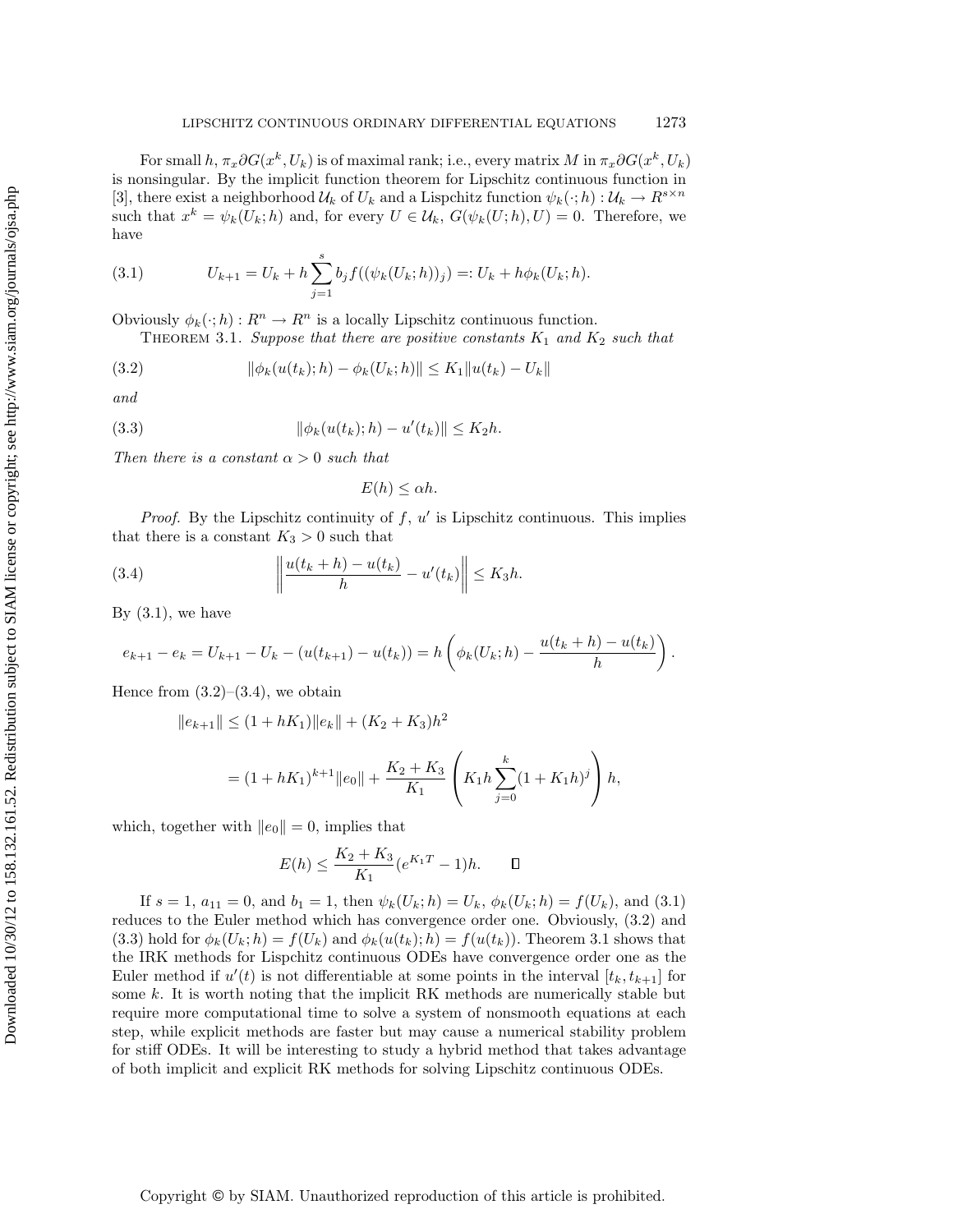**4. Numerical experiment.** Jay [8] developed a code based on 3-stage IRK methods for the numerical solution of  $(1.1)$  where f is continuously differentiable. To solve  $(1.1)$  where f is not differentiable, we developed a new code based on the slanting Newton method and Jay's code. In our code, the function  $f$  can be defined by a finite collection of continuously differentiable functions  $\{\phi_l, l \in \mathcal{L}\}\.$  See Definition 2.3 and Theorem 2.1. The set of points where  $f$  is not differentiable is

$$
\mathcal{S}_f = \{ u \in D \, | \, \phi_i(u) - \phi_j(u) = 0, \phi'_i(u) - \phi'_j(u) \neq 0, i, j \in \mathcal{L} \}.
$$

If a point in  $S_f$  is contained within an integration interval, then the order of the IRK method may drop to one. If we can compute exactly the discontinuity times, then the order of the IRK method can be preserved. See the example in subsection 4.1. In our code, a root-finding process is used to find the discontinuities in time. We tested the new code by using many nondifferentiable ODEs. Numerical results show that the new code is efficient. In this section, we report numerical results of IRK methods with the 2-stage Burrage coefficient [1]

$$
A = \left(\begin{array}{cc} 1/4 & 0 \\ 1/2 & 1/4 \end{array}\right) \quad \text{and} \quad b = \left(\begin{array}{c} 1/2 \\ 1/2 \end{array}\right),
$$

the 2-stage Radau IA coefficient [13]

$$
A = \begin{pmatrix} 1/4 & -1/4 \\ 1/4 & 5/12 \end{pmatrix} \text{ and } b = \begin{pmatrix} 1/4 \\ 3/4 \end{pmatrix},
$$

the 2-stage Radau IIA coefficient [13]

$$
A = \begin{pmatrix} 5/12 & -1/12 \\ 3/4 & 1/4 \end{pmatrix} \quad \text{and} \quad b = \begin{pmatrix} 3/4 \\ 1/4 \end{pmatrix},
$$

and the 3-stage Lobatto IIIA coefficient [8]

$$
A = \begin{pmatrix} 0 & 0 & 0 \\ 5/24 & 1/3 & -1/24 \\ 1/6 & 2/3 & 1/6 \end{pmatrix} \text{ and } b = \begin{pmatrix} 1/6 \\ 2/3 \\ 1/6 \end{pmatrix}
$$

for solving a nondifferentiable ODE model for the collapse of the Tacoma Narrows suspension bridge and simulating 13 different earthquakes with a suite of 28 ground motion records.

**4.1. Bridge collapse.** The collapse of the Tacoma Narrows suspension bridge in 1940 left many open questions about the collapse. Lazer and McKenna [10] contend that the nonlinear effects were the main factors leading to the large oscillations of the bridge. The following ODE is a simple version of their model [14]:

(4.1) 
$$
m\ddot{u} + q(u) = g(t), \qquad u(0) = 0, \quad \dot{u}(0) = \gamma > 0,
$$

where

$$
q(u) = \begin{cases} \alpha u, & u \ge 0, \\ \beta u, & u < 0. \end{cases}
$$

Here  $m$  is the mass of the section of the roadway,  $g$  is the applied force,  $q$  is an upward restoring force when  $u \geq 0$  and a downward restoring force when  $u < 0$ , and  $\alpha$  and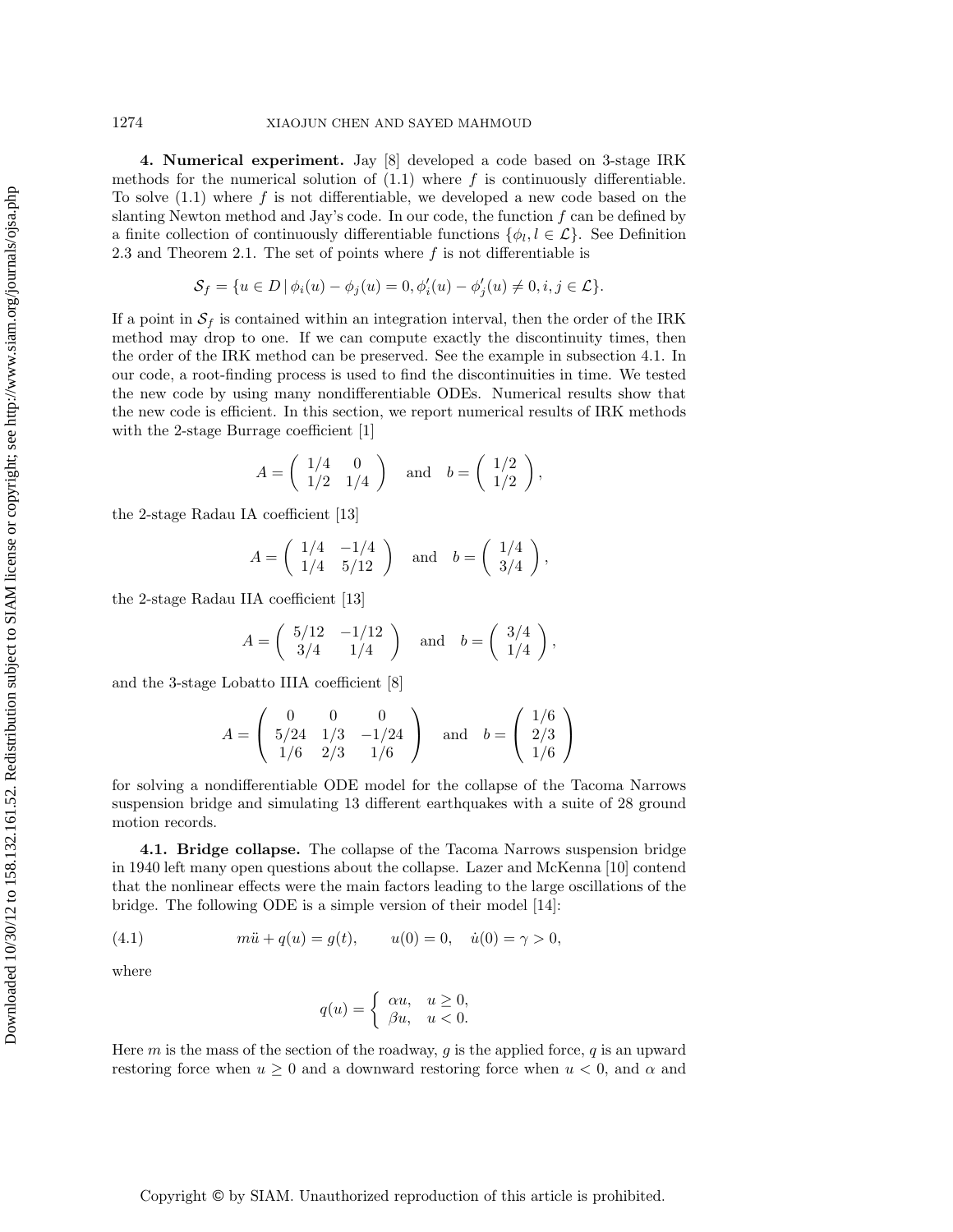$\beta$  are Hooke's constants for the tension and compression, respectively. Note that the function  $q(u)$  can be written as

$$
q(u) = \alpha \max(0, u) - \beta \max(0, -u).
$$

It is shown in [6] that the mapping  $\max(0, \cdot) : L^q(\Omega) \to L^p(\Omega)$ , with  $1 \leq p < q \leq \infty$ , is slantly differentiable on  $L^{q}(\Omega)$  and

$$
G(u)(t) = \begin{cases} 1, & u(t) > 0, \\ 0, & u(t) < 0, \\ \delta, & u(t) = 0, \end{cases}
$$

is a slanting function for the mapping  $max(0, \cdot)$ , where  $\delta$  is a fixed arbitrary number. By the linear combination [2], the function  $q: L^q(\Omega) \to L^p(\Omega)$ , with  $1 \leq p < q \leq \infty$ , is slantly differentiable on  $L^q(\Omega)$  and

$$
qo(u)(t) = \begin{cases} \alpha, & u(t) > 0, \\ \beta, & u(t) < 0, \\ \delta, & u(t) = 0, \end{cases}
$$

is a slanting function for  $q$ . Furthermore, this problem can be equivalently written as (2.8), by resetting

$$
u = \begin{pmatrix} u_1 \\ u_2 \end{pmatrix}
$$
,  $p(u) = \begin{pmatrix} u_1 \\ mu_2 \end{pmatrix}$ , and  $f(t, u) = \begin{pmatrix} u_2 + \gamma \\ g(t) - q(u_1) \end{pmatrix}$ .

Hence, we can apply the IRK method with the slanting Newton method to obtain numerical solution  $U^k, k \geq 0$ , of this problem. Moreover, if  $q(U^k)q(U^{k-1}) < 0$ , then there may be a  $\tilde{t} \in [t_{k-1}, t_k]$  such that  $q(u(\tilde{t})) = 0$ . We used the bisection method to find the discontinuity time  $\tilde{t}$  and recomputed  $U^k$  by the IRK method with  $\tilde{t}$  and  $\tilde{h} = \tilde{t} - t_{k-1}.$ 

For  $\alpha = 4, \beta = 1, \gamma = 1$ , and  $g(t) = \sin 4t$  (Example 1, pp. 264 in [14]), the exact solution in the interval  $[0, 3\pi]$  is

$$
u^*(t) = \begin{cases} \n\left(\frac{2}{3} - \frac{1}{6}\cos 2t\right) \sin 2t, & 0 \le t \le \frac{\pi}{2}, \\
\left(\frac{7}{5} - \frac{4}{15}\sin t \cos 2t\right) \cos t, & \frac{\pi}{2} \le t \le \frac{3\pi}{2}, \\
\left(-\frac{11}{15} - \frac{1}{6}\cos 2t\right) \sin 2t, & \frac{3\pi}{2} \le t \le 2\pi, \\
\left(-\frac{23}{15} - \frac{4}{15}\cos t \cos 2t\right) \sin t, & 2\pi \le t \le 3\pi,\n\end{cases}
$$

which is twice continuously differentiable in  $[0, 3\pi]$ .

We chose step sizes

$$
h_l = \frac{3\pi}{N_l}
$$
,  $N_l = 100 \times 2^l$ ,  $l = 0, ..., 6$ ,

so that

$$
\log h_{l-1} - \log h_l = \log 2, \quad l = 1, \dots, 6.
$$

We obtain approximate solutions  $\{U^k\}_{k=0}^{N_l}, l = 0, \ldots, 6$ .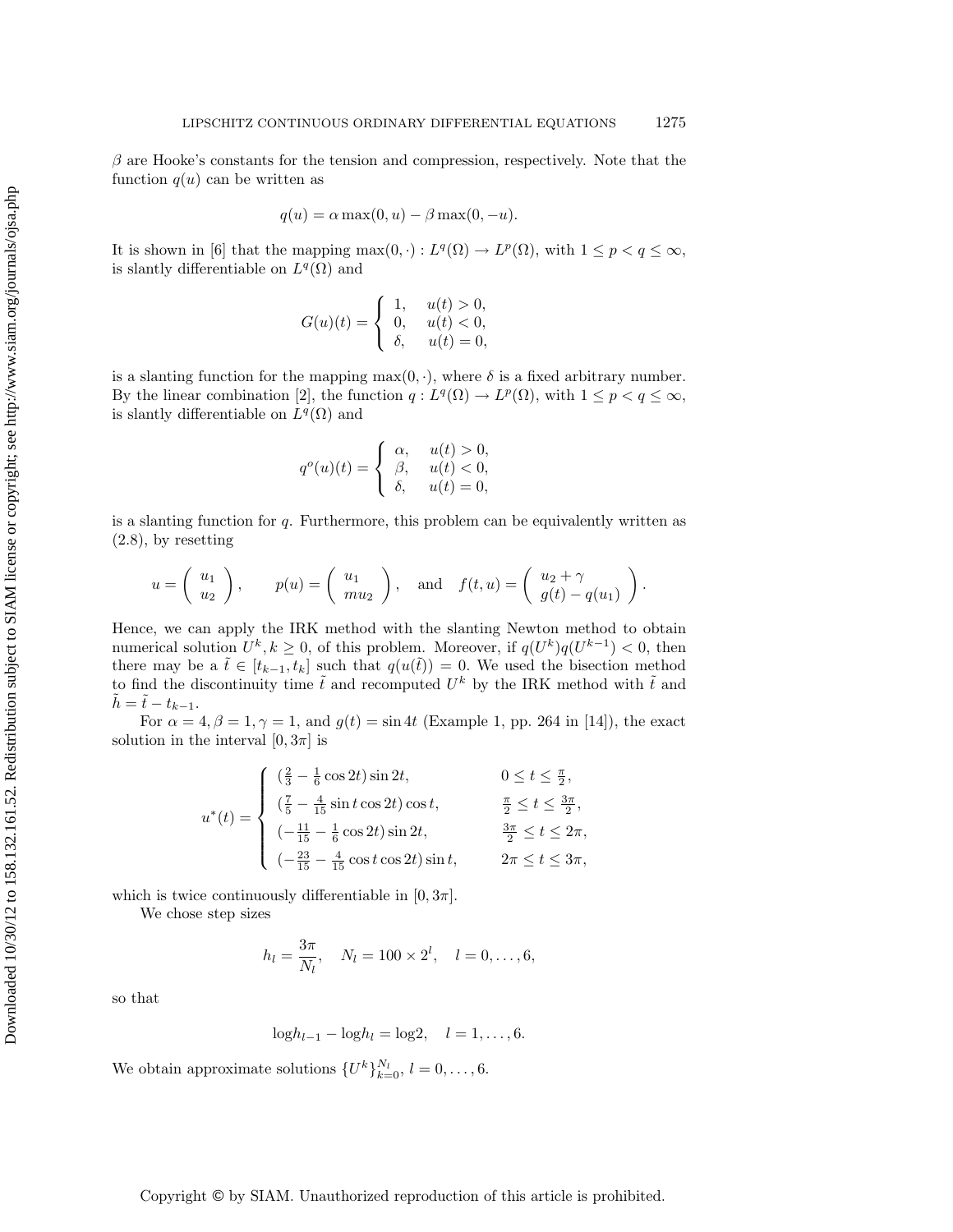

Fig. 4.1. Exact solution and numerical solution for the collapse of the Tacoma Narrows suspension bridge.

Figure 4.1 shows what the exact solution and the velocity look like and the numerical solution obtained by the IRK method with the Radau IA and  $h_l = \frac{3\pi}{100}$ . Figure 4.2 shows the error of the approximate solution

$$
||U_{N_l}-u^*(t_{N_l})||_2, \quad l=0,\ldots,6,
$$

at the end point  $t_{N_l} = 3\pi$  to compare the 2-stage Burrage, Radau IA, and Radau IIA coefficients. The logarithmic scale is used for the step sizes and errors so that the order of convergence can be seen clearly, when  $||U_{N_l} - u^*(t_{N_l})||_2 = O(h^l)$ . Figure 4.2 shows that the IRK method has order two of convergence for this nonsmooth ODE.

**4.2. Seismic pounding.** We consider the following nonlinear model of seismic pounding between two adjacent structures called B1 and B2.

For  $i = 1, 2$ , let  $m_i$  be the masses,  $r_i$  be the viscous damping coefficients and  $k_i$ be the initial stiffness for B1 and B2, respectively. The coupling equation of motion for two adjacent buildings subjected to horizontal ground motion  $\ddot{u}_g$  has the following version  $[7,11]$ :

(4.2) 
$$
m_1\ddot{u}_1 + r_1\dot{u}_1 + k_1u_1 + q(u_1, u_2, \dot{u}_1, \dot{u}_2) = -m_1\ddot{u}_g, \nm_2\ddot{u}_2 + r_2\dot{u}_2 + k_2u_2 - q(u_1, u_2, \dot{u}_1, \dot{u}_2) = -m_2\ddot{u}_g,
$$

where  $q$  is the pounding force

$$
q(u_1, u_2, \dot{u}_1, \dot{u}_2) = \begin{cases} \alpha(u_1 - u_2 - d)^{\gamma} + \beta(\dot{u}_1 - \dot{u}_2) & \text{if } u_1 - u_2 > d, \ \dot{u}_1 - \dot{u}_2 > 0, \\ \alpha(u_1 - u_2 - d)^{\gamma} & \text{if } u_1 - u_2 > d, \ \dot{u}_1 - \dot{u}_2 \le 0, \\ 0 & \text{if } u_1 - u_2 \le d. \end{cases}
$$

Here d is the initial separation distance between B1 and B2, and  $\alpha > 0$ ,  $\beta > 0$ , and  $\gamma > 1$  are fixed parameters.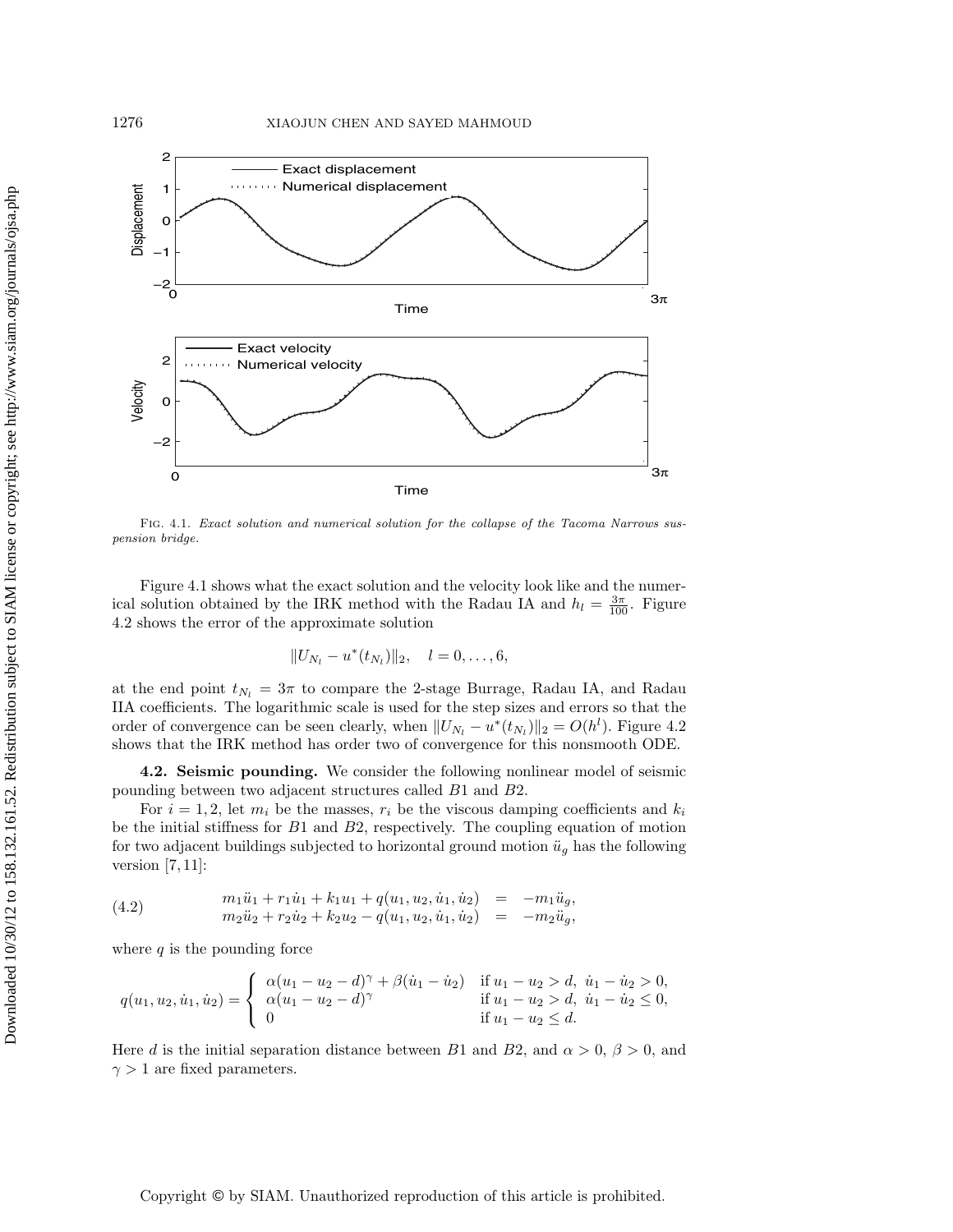

FIG. 4.2. Error at  $t_{N_l} = 3\pi$  of the IRK method with Burrage and Radau coefficients and various step sizes  $h_l$  for the collapse of the Tacoma Narrows suspension bridge.

The ordinary differential equation (4.2) is equivalent to the following system:

(4.3) 
$$
\begin{aligned}\n\dot{u}_1 &= u_3, \\
\dot{u}_2 &= u_4, \\
m_1 \dot{u}_3 &= -r_1 u_3 - k_1 u_1 - q(u_1, u_2, u_3, u_4) - m_1 \ddot{u}_g, \\
m_2 \dot{u}_4 &= -r_2 u_4 - k_2 u_2 + q(u_1, u_2, u_3, u_4) - m_2 \ddot{u}_g.\n\end{aligned}
$$

Let us denote

$$
u = \begin{pmatrix} u_1 \\ u_2 \\ u_3 \\ u_4 \end{pmatrix}, \quad p(u) = \begin{pmatrix} u_1 \\ u_2 \\ m_1 u_3 \\ m_2 u_4 \end{pmatrix}, \quad \text{and} \quad f(t, u) = \begin{pmatrix} u_3 \\ u_4 \\ -r_1 u_3 - k_1 u_1 - q(u) - m_1 \ddot{u}_g \\ -r_2 u_4 - k_2 u_2 + q(u) - m_2 \ddot{u}_g \end{pmatrix}.
$$

Together with the initial condition  $u(0) = 0$ , we obtain a system of nonsmooth ordinary differentiable equations (2.8).

We choose

$$
m_1 = m_2 = 7.8
$$
,  $r_1 = 16.34$ ,  $r_2 = 8.17$ ,  $k_1 = 3421.5$ ,  $k_2 = 855.4$ ,  
 $\alpha = 25000$ ,  $\gamma = 3/2$ ,  $d = 0.5$ ,  $T = 10$ .

Table 4.1 reports numerical results of the use of a suite of 27 ground motion records with different peak ground accelerations (PGA) from 12 different earthquakes and difference parameters  $\beta$ . The values

$$
e(h_1) = ||U^{h_1}(T) - U^{h_4}(T)||_2 \text{ and } e(h_3) = ||U^{h_3}(T) - U^{h_4}(T)||_2
$$

show the difference of numerical solutions at the end point, for approximate solutions  $U^{h_l}$ , with different step sizes

$$
h_1 = 2 \times 10^{-3}
$$
,  $h_3 = 2 \times 10^{-4}$ ,  $h_4 = 10^{-4}$ .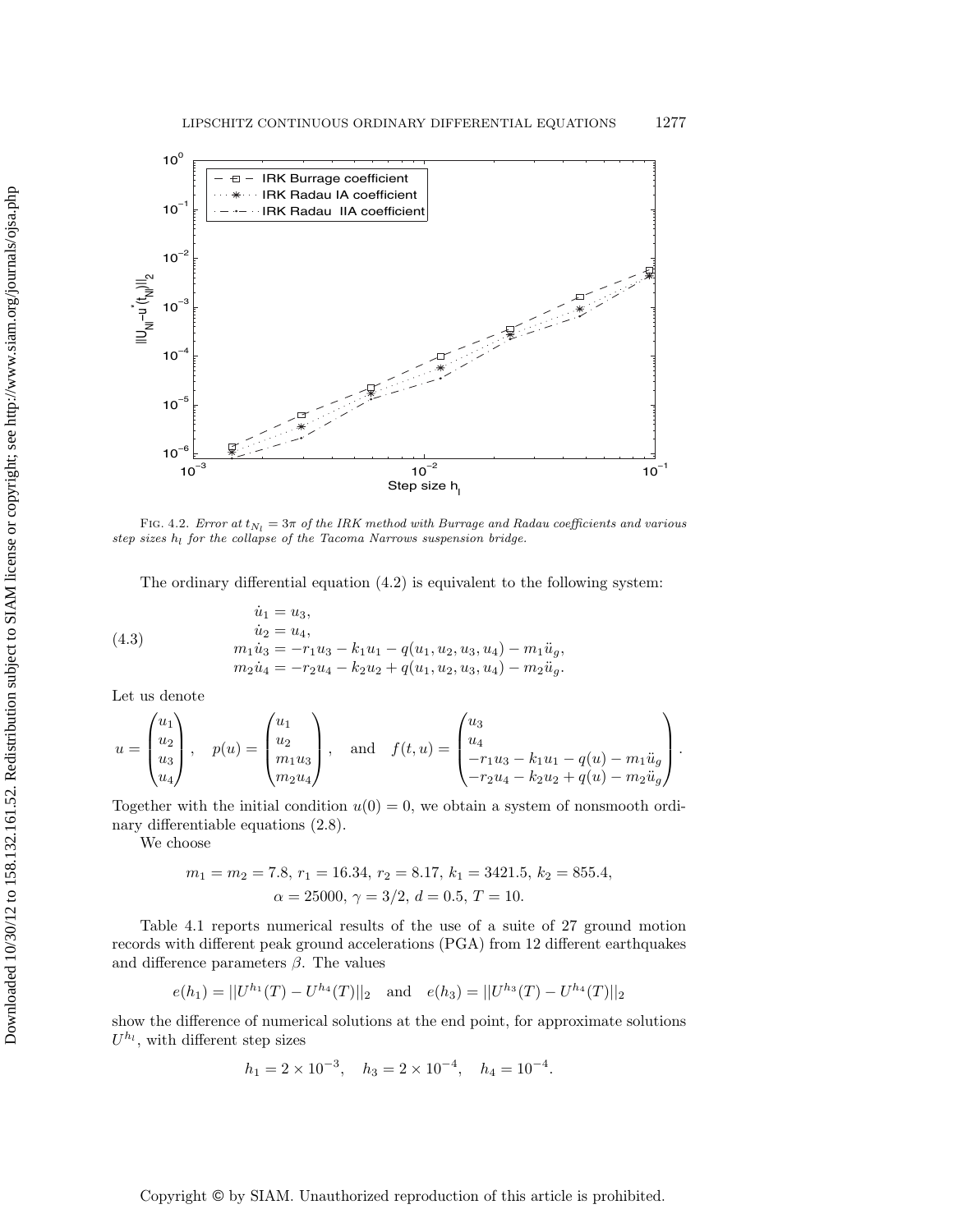|                                   |                          |      |                        | Burrage  |          | Lobatto IIIA        |          |
|-----------------------------------|--------------------------|------|------------------------|----------|----------|---------------------|----------|
| Earthquake                        |                          | PGA  | $\beta$                | $e(h_1)$ | $e(h_3)$ | $e(h_1)$            | $e(h_3)$ |
| T                                 | Northridge, 1994         | 0.11 | 113.77                 | 0.0430   | 0.0010   | 0.0676              | 0.0010   |
|                                   | Imperial valley, 1979    | 0.10 | 118.90                 | 0.0183   | 0.0015   | 0.0564              | 0.0004   |
|                                   | San Fernando, 1971       | 0.09 | 104.88                 | 0.0286   | 0.0032   | 0.1902              | 0.0017   |
|                                   | Loma Prieta, 1989        | 0.19 | 119.17                 | 0.0380   | 0.0030   | 0.2140              | 0.0012   |
|                                   | Morgan Hill, 1984        | 0.19 | 103.95                 | 0.0337   | 0.0027   | 0.1407              | 0.0004   |
|                                   | N.Palm Springs, 1986     | 0.21 | 126.02                 | 0.0276   | 0.0030   | 0.1184              | 0.0003   |
|                                   | Whittier Narrows, 1987   | 0.30 | 143.88                 | 0.0104   | 0.0017   | 0.0229              | 0.0005   |
|                                   | Landers, 1992            | 0.28 | 141.05                 | 0.0210   | 0.0008   | 0.1645              | 0.0061   |
|                                   | Morgan Hill, 1984        | 0.29 | 138.12                 | 0.0341   | 0.0034   | 0.1951              | 0.0022   |
| $\mathbf{H}$                      | Loma Prieta, 1989        | 0.37 | 121.05                 | 0.0870   | 0.0077   | 0.1180              | 0.0074   |
|                                   | Northridge, 1994         | 0.42 | 130.49                 | 0.1980   | 0.0066   | 0.0871              | 0.0088   |
|                                   | Cape Mendocino, 1992     | 0.39 | 128.33                 | 0.0183   | 0.0032   | 0.3519              | 0.0032   |
|                                   | Northridge, 1994         | 0.51 | 161.44                 | 0.1408   | 0.0128   | 0.3350              | 0.0311   |
|                                   | Loma Prieta, 1989        | 0.48 | 150.10                 | 0.0485   | 0.0053   | 0.5086              | 0.0049   |
|                                   | Northridge, 1994         | 0.48 | 163.14                 | 0.1893   | 0.0111   | 0.4833              | 0.0104   |
|                                   | Loma Prieta, 1989        | 0.51 | 146.00                 | 0.0883   | 0.0036   | 0.5095              | 0.0027   |
|                                   | N.Palm Springs, 1986     | 0.59 | 146.00                 | 0.0392   | 0.0028   | 0.1813              | 0.0005   |
|                                   | Cape Mendocino, 1992     | 0.59 | 166.23                 | 0.0683   | 0.0022   | 0.4249              | 0.0013   |
| Ш                                 | Loma Prieta, 1989        | 0.61 | 153.37                 | 0.3305   | 0.0194   | 0.3815              | 0.0106   |
|                                   | Coalinga, 1983           | 0.60 | 145.43                 | 0.0570   | 0.0070   | 0.3204              | 0.0084   |
|                                   | Northridge, 1994         | 0.59 | 160.51                 | 0.3654   | 0.0380   | 0.7291              | 0.0387   |
|                                   | Cape Mendocino, 1999     | 0.66 | 157.76                 | 0.0726   | 0.0048   | 0.8559              | 0.0059   |
|                                   | Duzce, 1983              | 0.82 | 149.00                 | 0.0525   | 0.0026   | 0.1905              | 0.0032   |
|                                   | Coalinga, 1983           | 0.84 | 154.89                 | 0.0127   | 0.0016   | 0.1759              | 0.0007   |
|                                   | Northridge, 1994         | 0.84 | 140.00                 | 0.0021   | 0.0002   | 0.3798              | 0.0005   |
|                                   | Superstition Hills, 1987 | 0.89 | 141.05                 | 0.0941   | 0.0038   | 0.3936              | 0.0084   |
|                                   | Cape Mendocino, 1992     | 1.04 | 142.30                 | 0.0469   | 0.0033   | 0.0721              | 0.0023   |
| CPU time (sec) for the 27 records |                          |      | 514                    | 33532    | 573      | 34017               |          |
| I: Low intensity                  |                          |      | II: Moderate intensity |          |          | III: High intensity |          |

TABLE  $4.1$ Numerical results for a suite of 27 ground motion records.

Figure 4.3 reports numerical results of the 3-stage Lobatto IIIA coefficient with parameter  $\beta = 112$  in a simulation of the 1995 Great Hanshin earthquake, commonly referred to as the Kobe earthquake. The exact solution of this problem is unknown. In the first subplot, we show the difference of simulation solutions at end point  $T = 20$ :

$$
||U^{h_l}(T) - U^{h_5}(T)||_2, \quad l = 0, \ldots, 4,
$$

where

$$
h_l = \frac{20}{N_l}
$$
,  $N_l = 1000 \times 2^l$ ,  $l = 0, ..., 5$ .

We use a logarithmic scale for the step sizes and the difference. The 3-stage Lobatto IIIA method seems to maintain its fourth order of convergence for this problem. The remainder of Figure 4.3 uses step size  $h = 0.002$ , which shows the displacement  $u_1, u_2$ and the force  $q$  for the first 20 seconds of the earthquake. Moreover, we enlarge the plot around the maximum force in the first 10 seconds and the following 10 seconds to show what the pounding force looks like.

All of the ground motion records used in the numerical experiments were taken from the PEER Strong Motion Database [15]. The numerical experiments were performed by using MATLAB 7.0 on a Dell PC with 2 MB memory and 800 MHz.

**5. Conclusion.** Systems of slantly differentiable ODEs arise from many applications in earthquake engineering and structural dynamics. We proposed IRK methods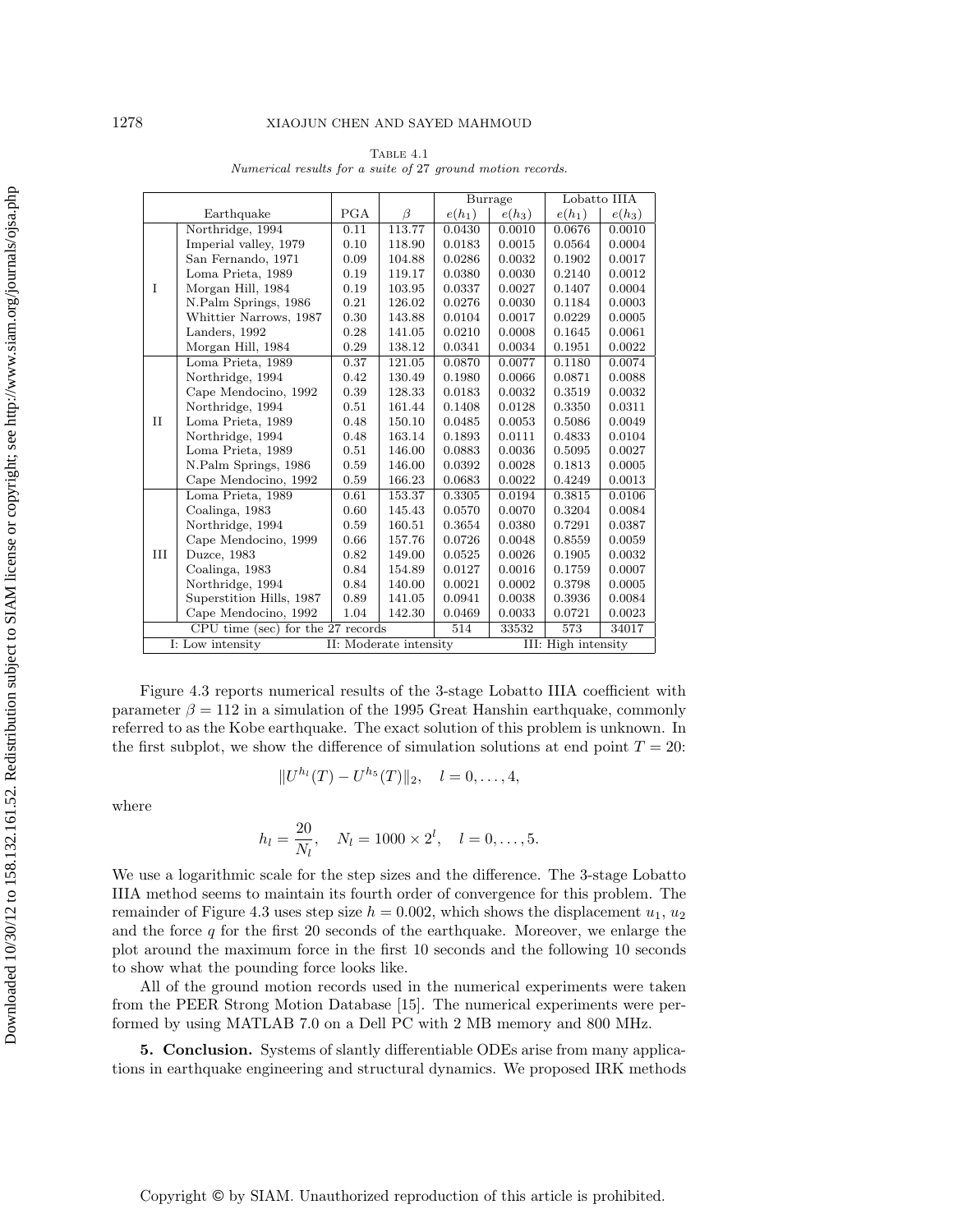

FIG. 4.3. Difference of simulation solutions. Displacement  $u_1$ ,  $u_2$ , force q, and maximum force during the first 10 seconds and the following 10 seconds.

with the slanting Newton method to solve the system of nonsmooth ODEs. We studied the slanting differentiability of the nonsmooth functions involved in the ODEs and proved the superlinear convergence of the slanting Newton method for solving the system of nonsmooth equations in the IRK method. Moreover, we developed a code for nonsmooth ODEs based on Jay's code [8] and the analysis in section 2. Numerical experiments show that the code is efficient. In section 4, we reported some numerical results for the collapse of the Tacoma Narrows suspension bridge and simulating 13 different earthquakes.

**Acknowledgments.** The authors are grateful to Professor Robert Russell and two anonymous referees for their many helpful comments.

## REFERENCES

- [1] K. BURRAGE, Efficiently implementable algebraically stable Runge–Kutta methods, SIAM J. Numer. Anal., 19 (1982), pp. 245–258.
- [2] X. CHEN, Z. NASHED, AND L. QI, Smoothing methods and semismooth methods for nondifferentiable operator equations, SIAM J. Numer. Anal., 38 (2000), pp. 1200–1216.
- [3] F.H. Clarke, Optimization and Nonsmooth Analysis, Wiley, New York, 1983.
- [4] J.E. DENNIS AND R.B. SCHNABEL, Numerical Methods for Unconstrained Optimization and Nonlinear Equations, SIAM, Philadelphia, 1996.
- [5] L. Ferracina and M.N. Spliker, An extension and analysis of the Shu-Osher representation of Runge-Kutta methods, Math. Comp., 74 (2004), pp. 201–219.
- [6] M. HINTERMÜLLER, K. ITO, AND K. KUNISCH, The primal-dual active set strategy as a semismooth Newton method, SIAM J. Optim., 13 (2003), pp. 865–888.
- [7] R. Jankowski, Non-linear viscoelastic modelling of earthquake-induced structural pounding, Earthquake Engng. Struct. Dyn., 34 (2005), pp. 595–611.